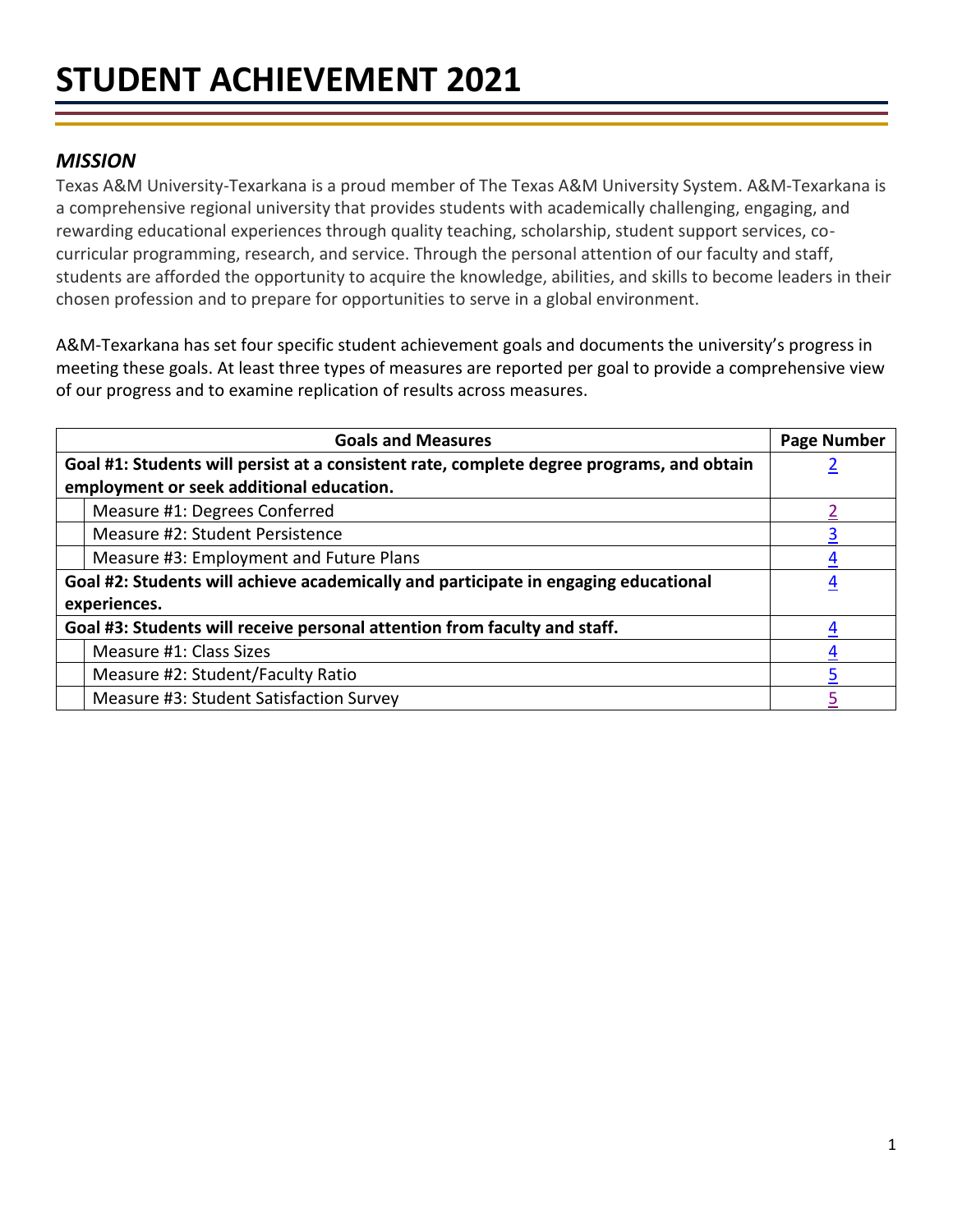# <span id="page-1-0"></span>**GOAL #1: Students will persist at a consistent rate, complete degree programs, and obtain employment or seek additional education.**

### <span id="page-1-1"></span>**MEASURE #1: DEGREES CONFERRED**

A&M-Texarkana reached 73% of our university stretch goal for degrees awarded by academic year. The highest number of undergraduate degrees awarded occurred in the 2018-2019 academic year, 75.4%. Firsttime in college (FTIC) refers to all new, full-time, degree-seeking undergraduate students. Transfer student represent full-time, degree seeking students. A&M-Texarkana obtained 50% of our stretch goal for the fouryear graduation rate of FTIC students, and 71% of our stretch goal for transfer students.

## **Degrees Awarded by Academic Year**

*Stretch Goal 700 degrees by 2020*

|                 | $200$ acquessless $200$ |                 |                 |              |                      |                |
|-----------------|-------------------------|-----------------|-----------------|--------------|----------------------|----------------|
| <b>ACADEMIC</b> |                         |                 |                 |              | +/- COUNT            | +/- % PREVIOUS |
| <b>YEAR</b>     | <b>UNDERGRADUATE</b>    | <b>GRADUATE</b> | <b>DOCTORAL</b> | <b>TOTAL</b> | <b>PREVIOUS YEAR</b> | <b>YEAR</b>    |
| 2014-2015       | 346                     | 143             | N/A             | 489          | N/A                  | N/A            |
| 2015-2016       | 335                     | 144             | N/A             | 479          | $-10$                | $-2.04%$       |
| 2016-2017       | 357                     | 130             | N/A             | 487          | +8                   | $+1.67%$       |
| 2017-2018       | 373                     | 121             | 4               | 498          | $+11$                | $+2.26%$       |
| 2018-2019       | 384                     | 144             |                 | 529          | $+26$                | $+5.22%$       |
| 2019-2020       | 413                     | 99              | 7               | 519          | $-10$                | $-1.89%$       |
| 2020-2021       | 375                     | 113             | 3               | 491          | $-28$                | $-5.39%$       |

*\*Source: CBM009 State Required Report to the Texas Higher Education Coordinating Board (THECB)*

# **Four-Year Graduation Rate Full-time, first-time, degree seeking**

*Stretch Goal 40%*

| <b>YEAR</b>  | <b>PERCENTAGE</b> | +/- PREVIOUS YEAR       |
|--------------|-------------------|-------------------------|
| 2014-2015    | 18.48%            | $+1.64%$                |
| 2015-2016    | 15.92%            | $-2.56%$                |
| 2016-2017    | 26.45%            | $+10.53%$               |
| 2017-2018    | 30.67%            | $+4.22%$                |
| 2018-2019    | 19.23%            | $-11.44%$               |
| 2019-2020    | 20.10%            | $+.087%$                |
| 2020-2021    | 19.66%            | $-44$                   |
| $\mathbf{a}$ |                   | $\cdot \cdot - - \cdot$ |

*\*Source: Legislative Budget Board (LBB)*

#### **Four-Year Graduation Rate**

#### **Full-Time Transfer Students+**

*Stretch Goal 85%*

| <b>YEAR</b> | <b>PERCENTAGE</b> | +/- PREVIOUS YEAR |
|-------------|-------------------|-------------------|
| 2014-2015   | 61.64%            | N/A               |
| 2015-2016   | 65.92%            | $+4.28%$          |
| 2016-2017   | 62.73%            | $-3.19%$          |
| 2017-2018   | 59.78%            | $-2.95%$          |
| 2018-2019   | 54.42%            | $-5.36%$          |
| 2019-2020   | 60.52%            | $+6.10%$          |
| 2020-2021   | 60.12%            | $-4%$             |

*\*Source: Legislative Budget Board (LBB)*

*+Students transferring at least 30 semester credit hours*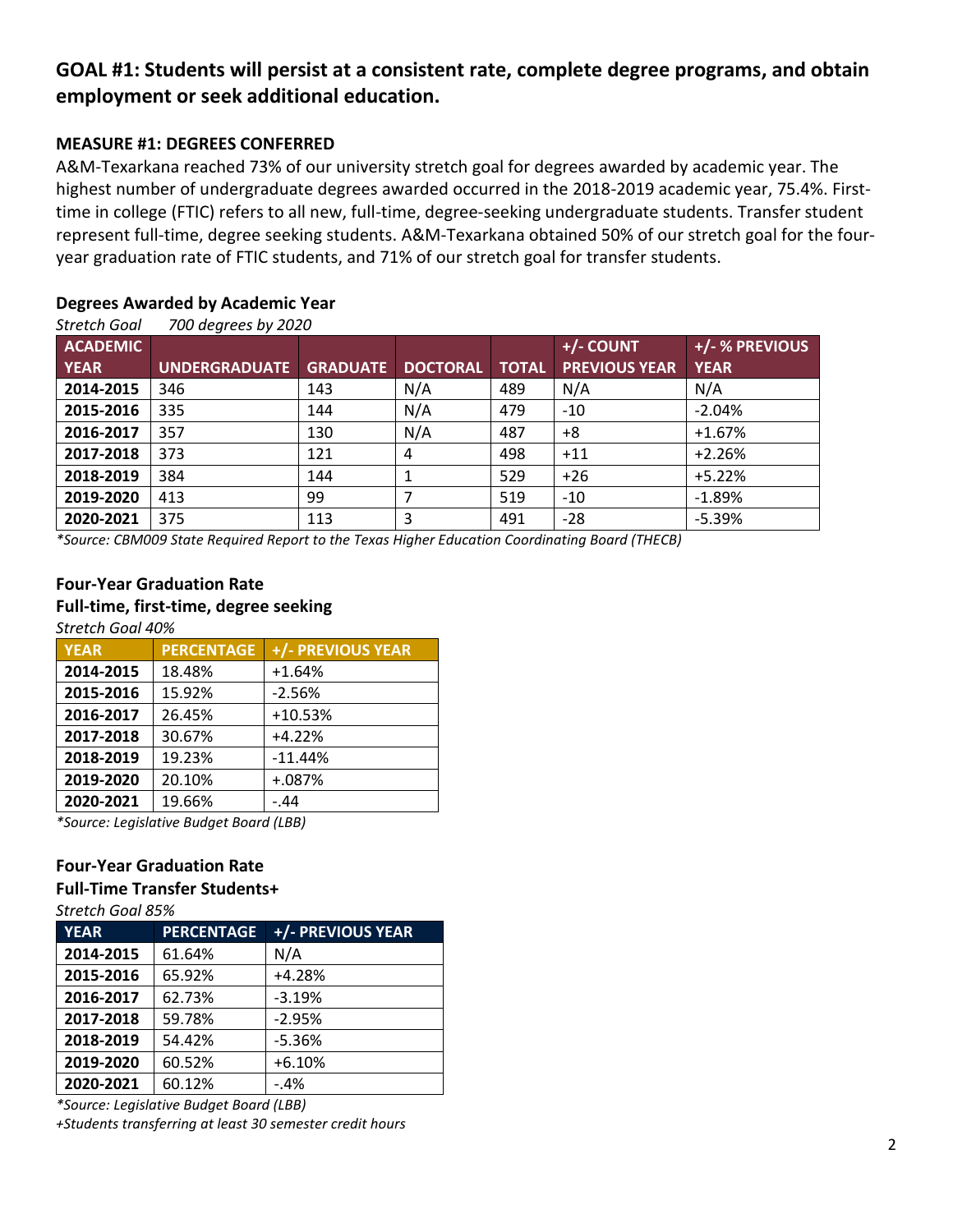## **MEASURE #2: STUDENT PERSISTENCE**

Persistence generally refers to the rate at which degree-seeking undergraduate students new to A&M-Texarkana: (1) began classes (full-time) in the fall semester; (2) completed their freshmen academic year; and (3) remained enrolled in classes (full-time) at the beginning of their sophomore year. Fall 2019 reported our highest persistence rate for FTIC students by earning 91.7% of our stretch goal. Fall 2020 reported our highest persistence rate for Full-time Transfer students by earning 83.5% of our stretch goal.

# **First Year Persistence Rate**

## **First Time In College (FTIC)**

*Stretch Goal 70% (Fall to Fall)*

| <b>SEMESTER</b>  | <b>PERCENTAGE</b> | +/- PREVIOUS FALL |
|------------------|-------------------|-------------------|
| <b>FALL 2015</b> | 52%               | N/A               |
| <b>FALL 2016</b> | 55%               | $+3%$             |
| <b>FALL 2017</b> | 54%               | $-1%$             |
| <b>FALL 2018</b> | 58.7%             | $+4.7%$           |
| <b>FALL 2019</b> | 64.25%            | $+5.55%$          |
| <b>FALL 2020</b> | 50.37%            | $-13.88%$         |

*\*Source: Legislative Budget Board (LBB); First-Time Full-Time Degree Seeking*

## **First Year Persistence Rate**

**Full-Time Transfer Students**

*Stretch Goal 90% (Fall to Fall)*

| <b>YEAR</b>      | <b>PERCENTAGE</b> | +/- PREVIOUS FALL |
|------------------|-------------------|-------------------|
| <b>FALL 2015</b> | 70.17%            | N/A               |
| <b>FALL 2016</b> | 68.66%            | $-1.51%$          |
| <b>FALL 2017</b> | 75.74%            | +7.08%            |
| <b>FALL 2018</b> | 70.11%            | $-5.63$           |
| <b>FALL 2019</b> | 74.35%            | $+4.09%$          |
| <b>FALL 2020</b> | 75.13%            | $-78%$            |

*\*Source: Institutional Effectiveness and Research*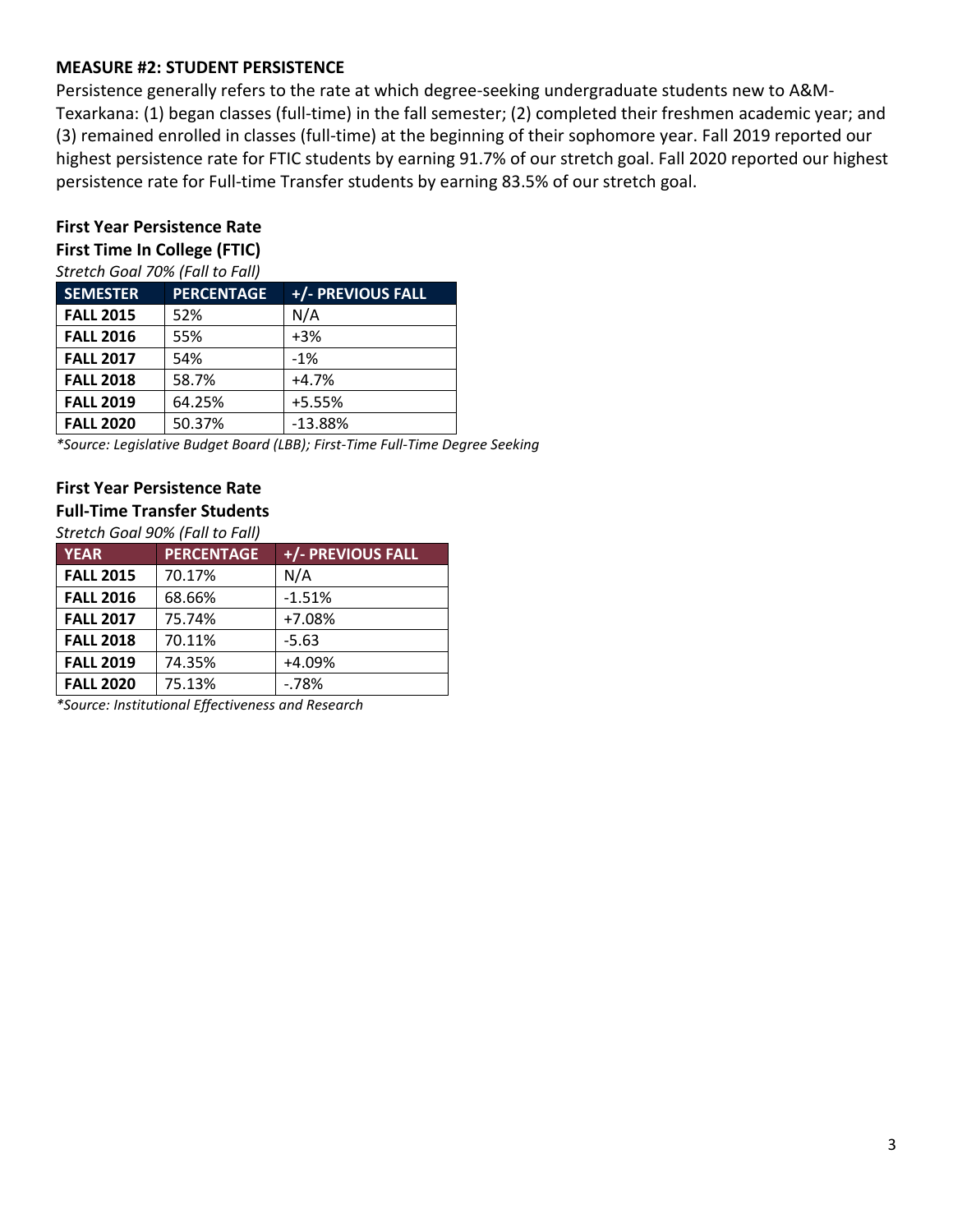## <span id="page-3-0"></span>**MEASURE #3: EMPLOYMENT AND FUTURE PLANS**

A&M-Texarkana seeks to increase the percentage of graduates who find gainful employment or who enroll in graduate or professional school after they graduate. Relative to the previously year's reported findings, this percentage increased. Institutional Effectiveness and Research is currently working with Career Development and Alumni Relations to create a survey that will allow us to obtain additional information regarding employment and future plans. This initiative is also in line with the marketable skills measurement in the state's 60X30 plan.

## **GRADUATION PLANS**

### **Baccalaureate Graduates Employed and/or Enrolled in Graduate or Professional School**

| <b>YEAR</b> | <b>PERCENTAGE</b> | +/- PREVIOUS FALL |
|-------------|-------------------|-------------------|
| 2014        | 76.8%             | N/A               |
| 2015        | 73.4%             | $-3.4%$           |
| 2016        | 74.2%             | $+0.8%$           |
| 2017        | 78.5%             | $+4.3%$           |
| 2018        | 78.93%            | $+0.43%$          |
| 2019        | 79.00%            | $+0.17%$          |

*\*Source: Texas Higher Education Coordinating Board, Marketable Skills M01A – Working or Enrolled within One Year*

# <span id="page-3-1"></span>**GOAL #2: Students will achieve academically and participate in engaging educational experiences.**

Assessment activities related to academic achievement and participation are under review by various members of the university community. A new assessment software management tool, AEFIS, will launch in Spring 2022.

## <span id="page-3-2"></span>**GOAL #3: Students will receive personal attention from faculty and staff.**

#### <span id="page-3-3"></span>**MEASURE #1: CLASS SIZES**

Lower division courses include courses offered at the freshman and sophomore level at a four-year college or university. A&M-Texarkana has continued to keep class sizes significantly smaller than the Texas state average even with increasing enrollment.

| AVEI ALE LUWEI DIVISION CIASS SIZE |                          |                      |  |  |
|------------------------------------|--------------------------|----------------------|--|--|
| <b>SEMESTER</b>                    | <b>A&amp;M-TEXARKANA</b> | <b>STATE AVERAGE</b> |  |  |
| <b>FALL 2015</b>                   | 23                       | 39                   |  |  |
| <b>FALL 2016</b>                   | 22                       | 39                   |  |  |
| <b>FALL 2017</b>                   | 21                       | 39                   |  |  |
| <b>FALL 2018</b>                   | 20                       | 40                   |  |  |
| <b>FALL 2019</b>                   | 20                       | 39                   |  |  |
| <b>FALL 2020</b>                   | 21                       | 39                   |  |  |

#### **Average Lower Division Class Size**

*\*Source: Texas Higher Education Coordinating Board, Sector-Specific/Other X02U – Average and Median Class Size*